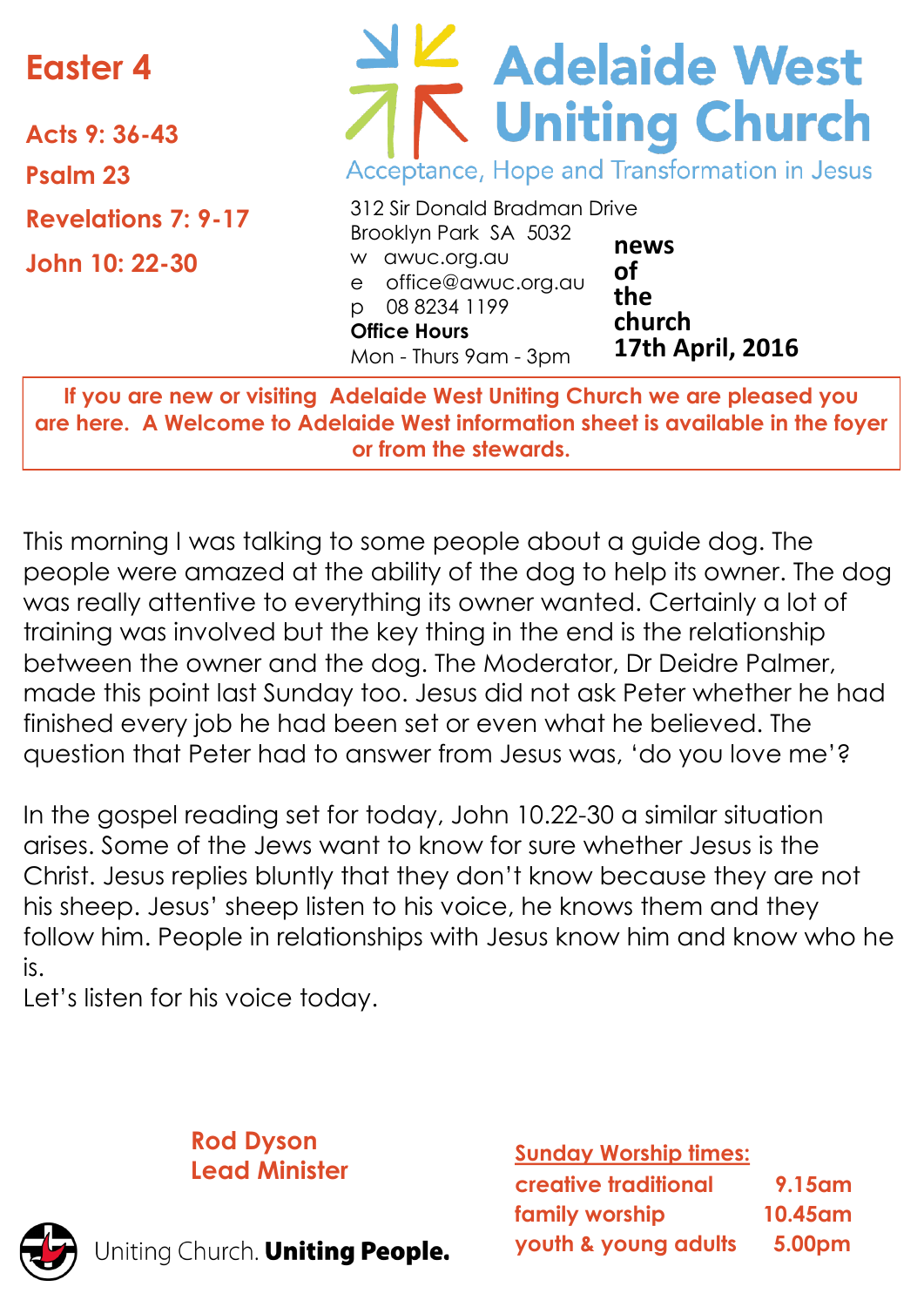

#### **Welcome to Worship,**

As it is school holidays, there is no Kid's Space today.

Our kids space program will resume on Sunday 8th May, with everyone well rested and ready for an exciting term 2. **Blessings Lorraine, Children and Family Pastor.**

### **A place to belong, learn to believe in & become like Jesus**

#### **Engage Youth News**

There is no Engage Youth this Friday as it is school holidays. Many of our youth and young adults are at Adare until tomorrow at Rev's camp. Please keep them in your prayers and parents please remember to collect them at 5pm on Monday from the AWUC church car park.



The next Engage Youth is Friday 6th May.

#### **Visit www.engageyouth.com.au**

#### **Nominations for Church Council**

The nomination forms for church council elections and information about the role of Church Council are both available on the table in the foyer. There are three vacancies for Church Council. We are seeking people who work well in groups, who respect diversity, who will complete tasks delegated by Council and who will seek the best for the whole of Adelaide West rather than one part of it. One of those elected by the congregation will need the gifts and experience needed to be treasurer.

Please place signed forms into the letterbox under the reception window or in the offering bags.

**The cut-off date for nominations is Sunday 1st May.**



The next **Progressive Christianity Service** will be held on **Wednesday, 20th April at 7.00 pm** in the Chapel. Rev Dr Phil Carr will inspire us on the post-Easter theme: *Up from the grave we arose.* You are very welcome to join with us. Please contact John Maddern or Esmond Dowdy if you require any further information.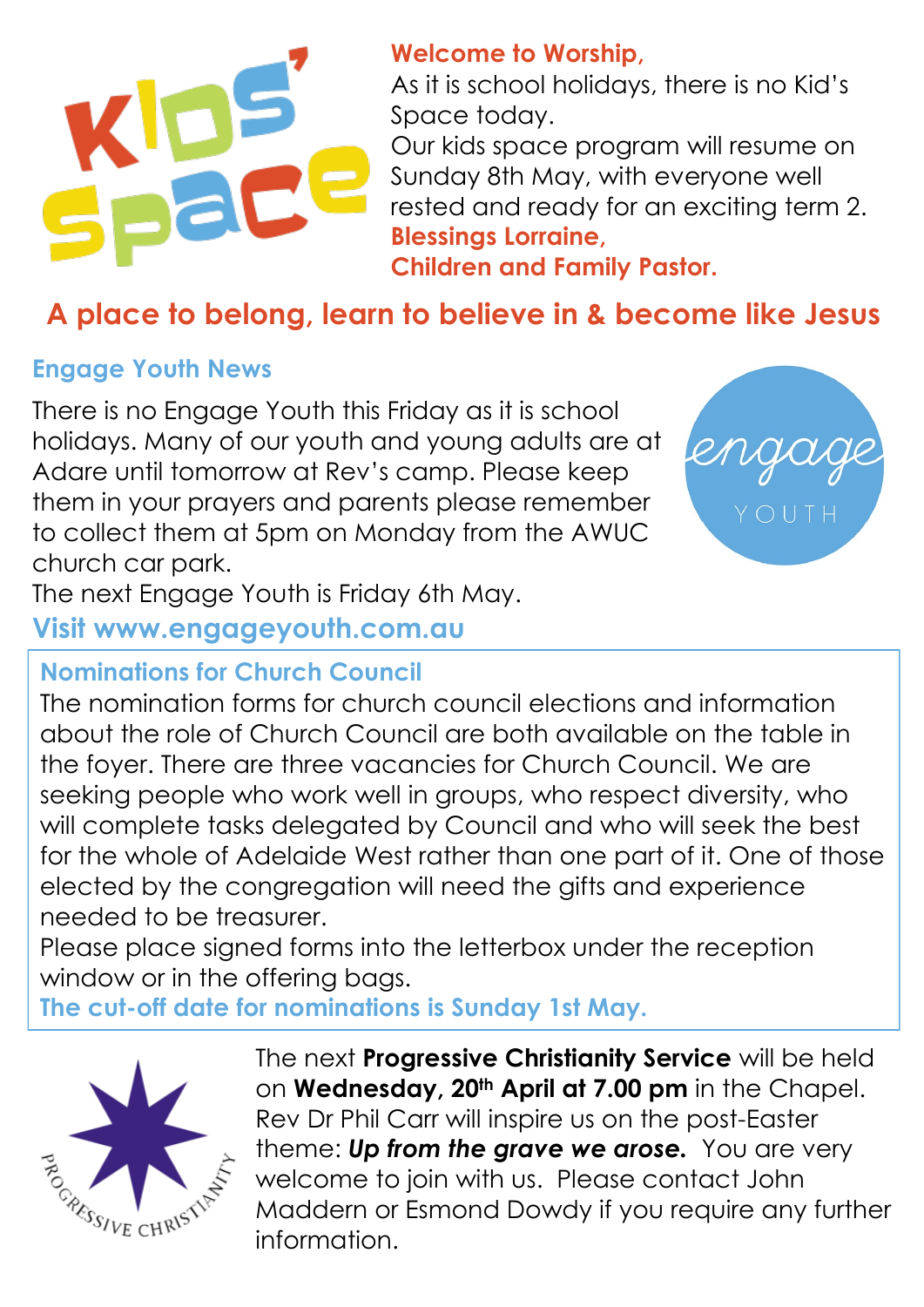#### **Adelaide West Finances 2016**

Year to date actual vs budgeted amounts Offerings: \$6,000 below budget Overall Result for Adelaide West: \$5,000 below that expected.

#### **Uniting Church Police Checks.**

Many people receive their police check renewal in the mail and don't supply a copy to the AWUC office. This means our records show that your police check has expired.

It makes our job simple if you drop a copy into the office for filing, then we don't have to chase you.

All records are held in a locked space in a locked room in compliance with the Privacy Act.

Any questions please contact the office.

# **Pre Mother's Day Stall Sunday 1st May**

#### **Between the two morning services**

This is your chance to purchase a last minute gift or a treat for yourself while helping AWUC with our much needed fundraising activities. **Plants, Flowers and Gifts, Something for everyone.**

Grace Network is gathering on May 12<sup>th</sup> at Colonel Light Gardens At 7:30pm

Special Guest: Pastor Danny Guglielmucci *Danny Guglielmucci is the Founder of Edge Church International,*  He will share his experiences and insights on building new congregations and growing Churches. For more details see the poster on the blue notice board.

#### **Posters in the Toilets**

You will have noticed that posters have been placed on the walls in the toilets with information about what to do if you know of cases of sexual and physical abuse, anxiety and depression or issues related to privacy. You will find contact numbers for Lifeline, Beyond Blue and 1800 Respect (National Counselling helpline). Please use these numbers or pass on the information to those in need.

If the posters have raised personal issues for you Ali Andris (0420 925 354) and Phil Carr (0419 988 634) are available to talk to you.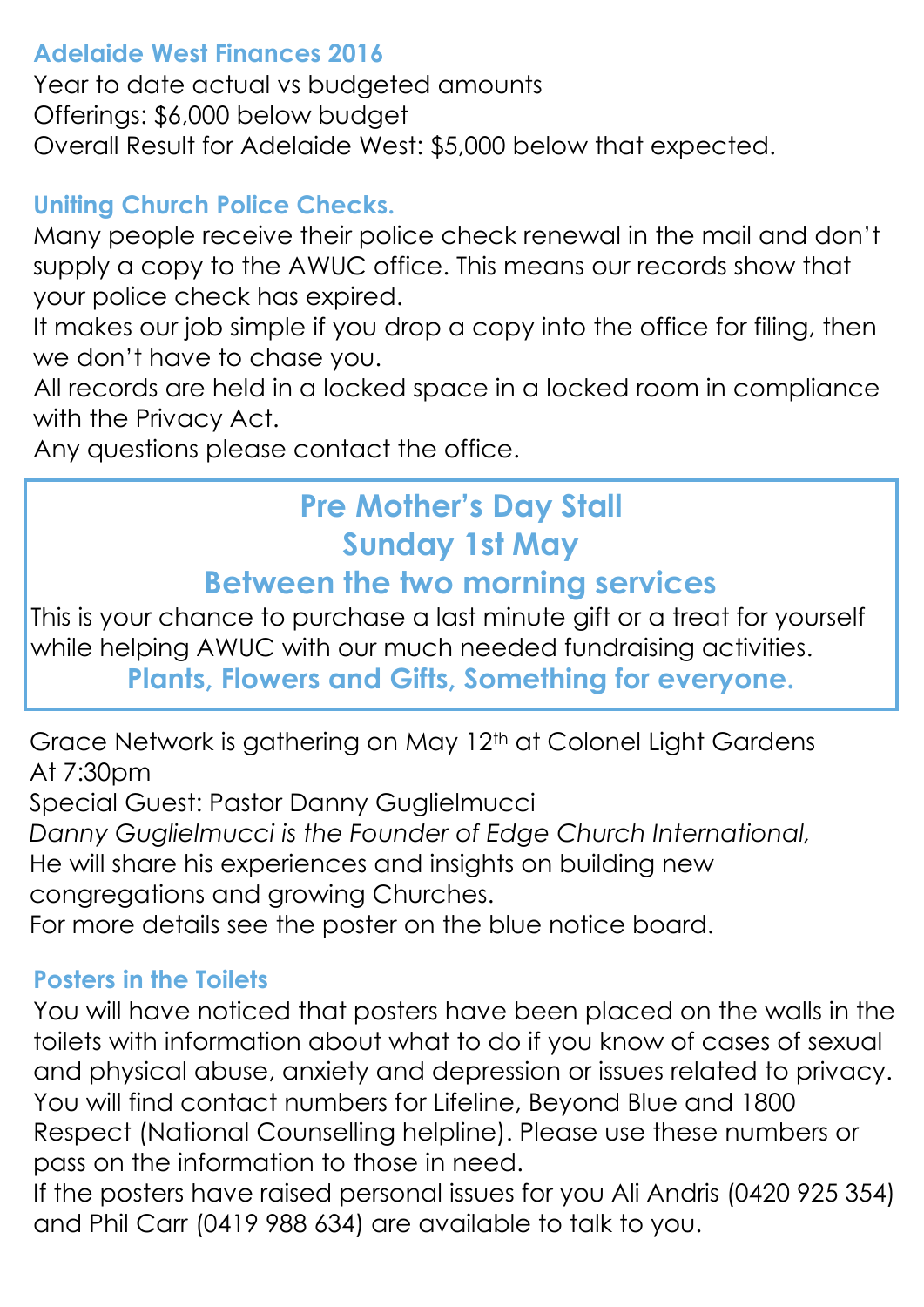# The Henley & Grange-West Torrens **Concert Band presents...**

Sunday 1st May 2016  $1:30 - 3:30$  pm Adelaide West Uniting Church Sir Donald Bradman Drive

Tickets \$15 available at the door

Afternoon Tea by gold coin donation



SEI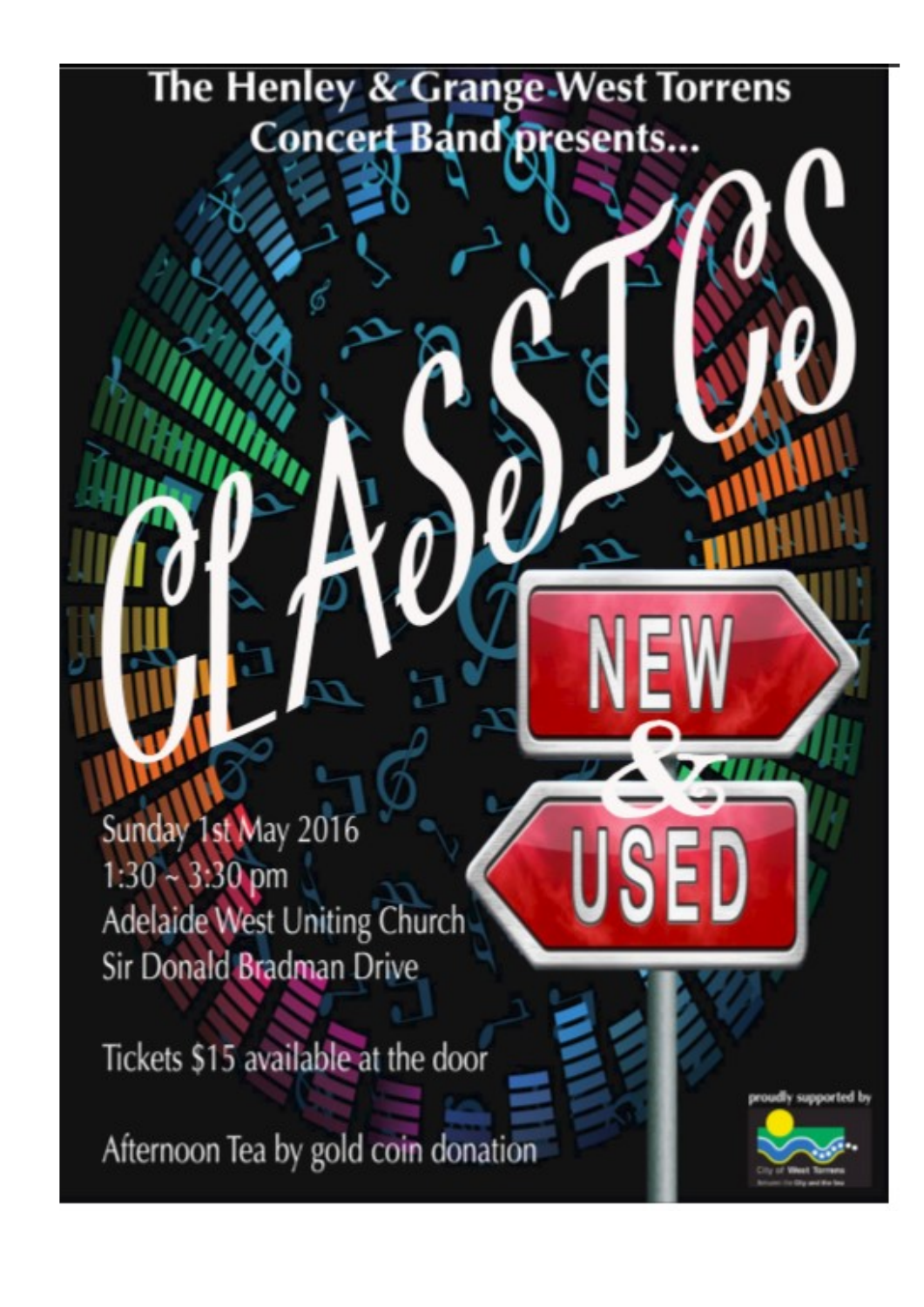

# **It's time to start thinking about Pasties.**

# **Have you been practicing your crimping skills?**

Our first pasty baking days for 2016 are

# **Friday 29th & Saturday 30th April and then every Friday & Saturday in May.**

#### **Pasties are \$3.50 pasty plates are \$10.00 These prices are the same as 2015.**

If you think you can help at all Pam Young would love to hear from you - put the dates in your diary now.

Pam will be taking orders at morning tea on Sunday's or you can phone her on 8352 5230.

Baking and collection is at the Brooklyn Park meals on wheels. 31 Oscar St, Brooklyn Park